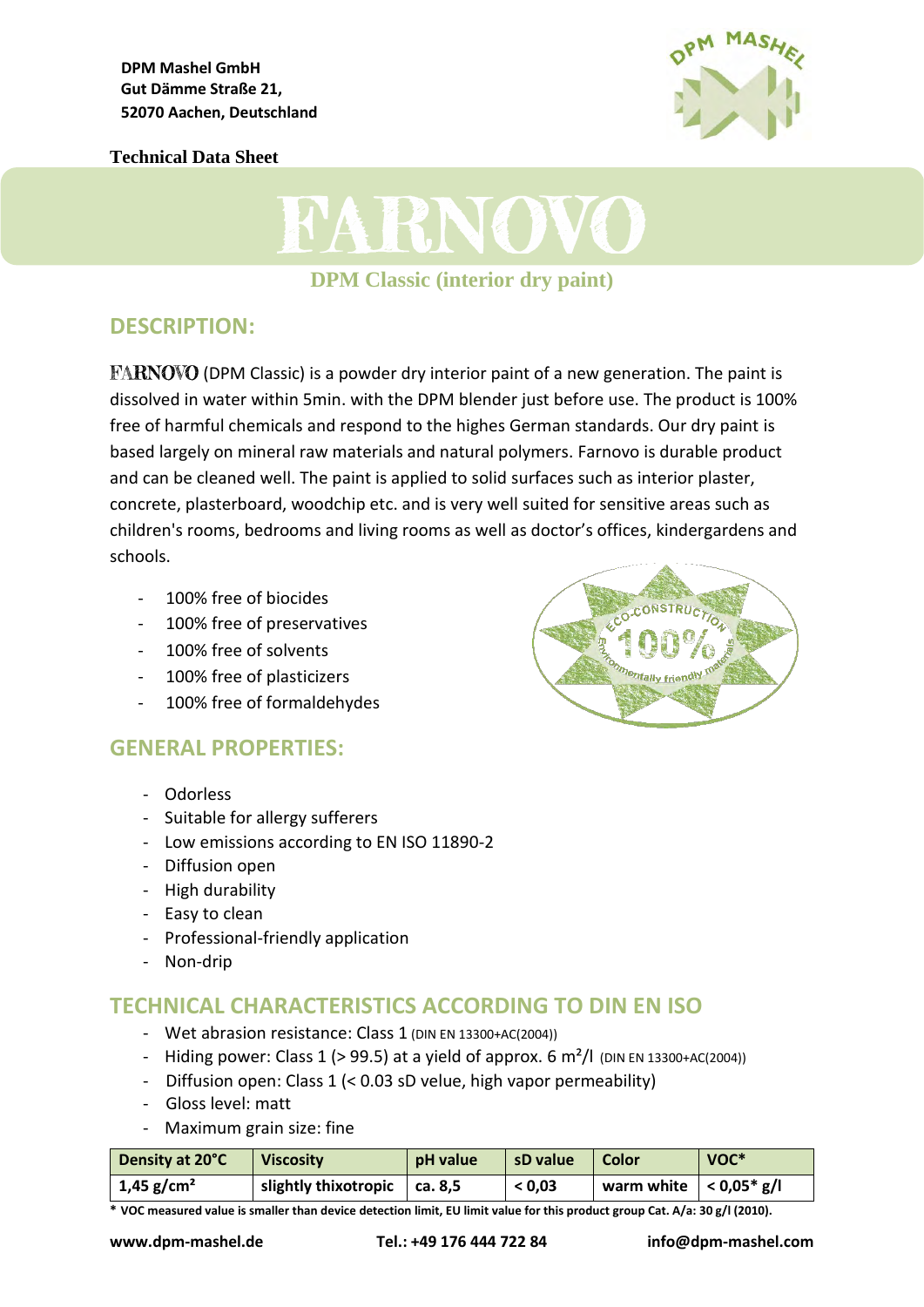

# **MATERIAL DATA:**

#### **Packaging:** 5 kg powder

Mixing 5kg of FARNOVO dry paint with the corresponding amount of water, you will receive the following product quantities and consumption patterns:

| <b>Product DPM Classic</b>    | <b>Water Quantity (I)</b> | <b>Product Quantity* (I)</b> | Painted Surface** (m <sup>2</sup> ) |
|-------------------------------|---------------------------|------------------------------|-------------------------------------|
| <b>Primer Coat/ Base Coat</b> |                           | 7,5                          | ca. 65                              |
| <b>Interior Paint</b>         |                           | 5,5                          | ca. 45                              |
| <b>Decorative plaster</b>     | 2,5                       |                              | ca. 10                              |

**\* All information was measured under standard laboratory conditions. \*\* At one layer** 

**Ingredients of dissolved paint:** water, chalk and other carbonates, quartz and other oxides, organic polymer binder, clays and other white pigments, natural thickeners and additives (the product is 100% free of solvents, plasticizers, preservatives and biocides)

**Tinting:** FARNOVO (DPM Classic) blends bests with DPM Decoton pigments to create a consistent hue. When tinting, pay attention to the correct sequence of work steps. (see packing)

**Safety:** Observe safety data sheets

# **APPLICATION STEPS:**

**Mixing quantity ratio:** at FARNOVO white paint and primer, by pigmented paints with DECOTON and by FARNOVO decorative plaster.

|                                                                              | <b>FARNOVO</b> |              |             | <b>DECOTON</b>           |             |  |
|------------------------------------------------------------------------------|----------------|--------------|-------------|--------------------------|-------------|--|
|                                                                              | Powder         | <b>Water</b> | Ready       | <b>Quantity ratio at</b> |             |  |
|                                                                              | (g)            | (ml)         | Paint (ml)  | at $20(g)$               | at 40 $(g)$ |  |
| $\overline{\mathsf{r}}$<br>$\overline{\phantom{0}}$<br>$\boldsymbol{\sigma}$ | 1000           | 600          | <b>1100</b> | 4,00                     | 8,00        |  |
|                                                                              | 2000           | 1200         | 2200        | 8,00                     | 16,00       |  |
| $\Omega$                                                                     | 5000           | 3000         | 5500        | 20,00                    | 40,00       |  |

| ω<br>ecorativ<br>laster<br>$\overline{\mathbf{a}}$ | Powder (g) | Water (I) | Wight $(g)$ | Remark: quantity ratio at |
|----------------------------------------------------|------------|-----------|-------------|---------------------------|
|                                                    | 2000       | 1000      | 3000        | <b>White Primer</b>       |
|                                                    | 5000       | 2500      | <b>7500</b> | 1 Pulver: 1 Wasser        |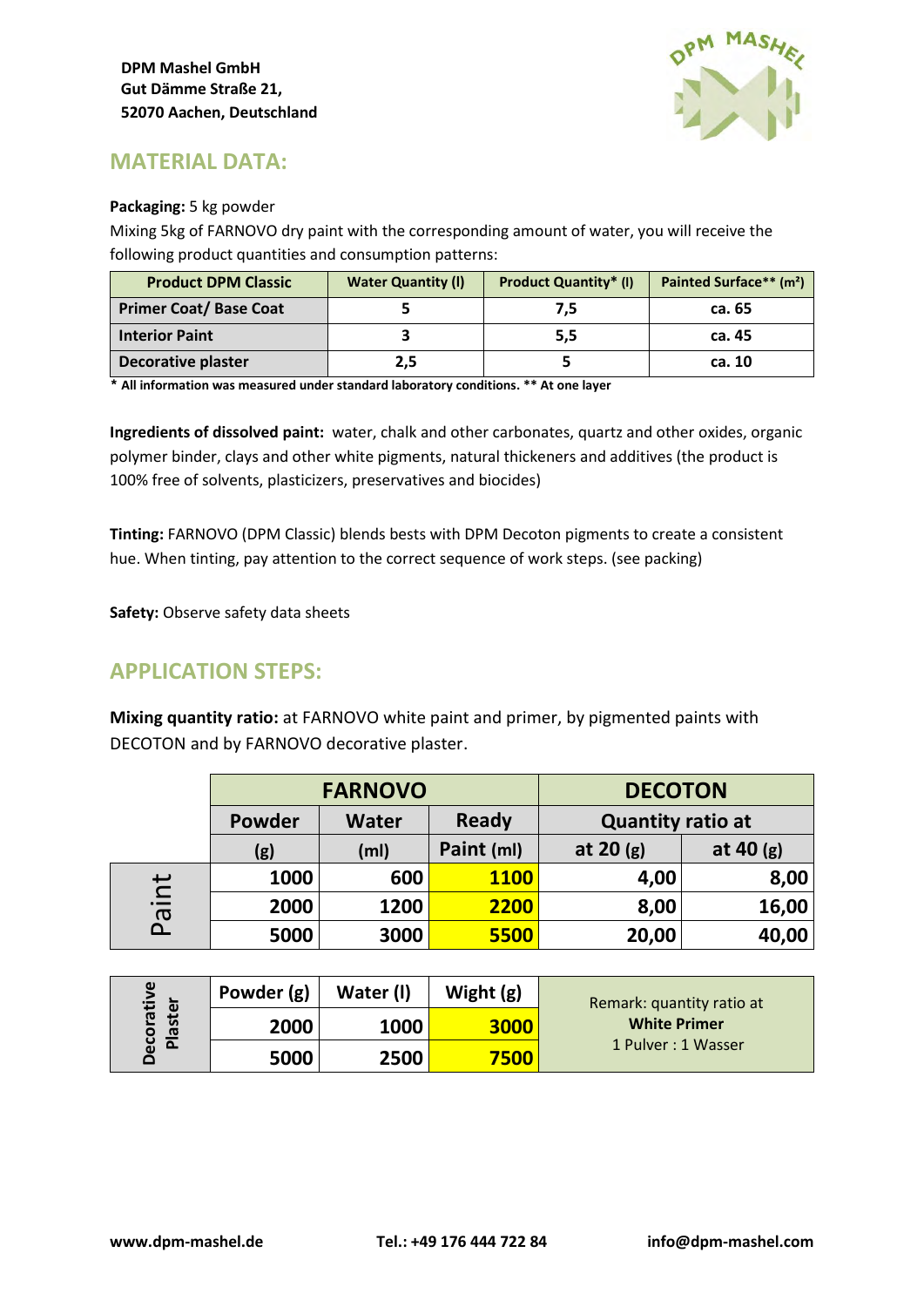**DPM Mashel GmbH Gut Dämme Straße 21, 52070 Aachen, Deutschland** 



#### **Mixing instruction:**



**Processing:** DPM Classic can be applied by brush, roller and airless spraying(nozzle 0,025" – 0,031"; spray pressure 150 – 200bar; 5kg dissolved with ca.4l water). When preparing the material, follow the instruction steps below.

**Substrate:** The application is carried out on dry, clean, solid surfaces. Remove all unsustainable surfaces in advance. Not suitable as nicotine or rust barrier, before the painting, old paste residues on the wall must be removed.

**Applying:** Before the main coat, we recommend a primer with FARNOVO (primer coat) to achieve the best hiding power with just one paint coat (see table). For decorative plaster follow the above mentioned substrate requirements, the material can be applied with a layer thickness of 0-2mm.

**Temperature:** Do not use below +5°C air and/or object temperature.

**Drying time:** In normal conditions (about 20°C and 65% humidity) can be painted over after 1-2 hours (touch-proof).

**Consumption:** Approx. 120-160 ml / m² depending on the paint (base coat or color), depending on the object we recommend a consumption quantity calculation on site.

**Storage:** DPM Classic (FARNOVO) must be stored in dry rooms.

**Shelf life:** The dry powder is min. 2 years with unopened packaging durable, the dissolved color must be consumed within 4-5 days and must be kept within this time under closed lid.

**Work hygiene:** When working with DPM Classic, all tools must be cleaned immediately after use.

**www.dpm-mashel.de Tel.: +49 176 444 722 84 info@dpm-mashel.com**